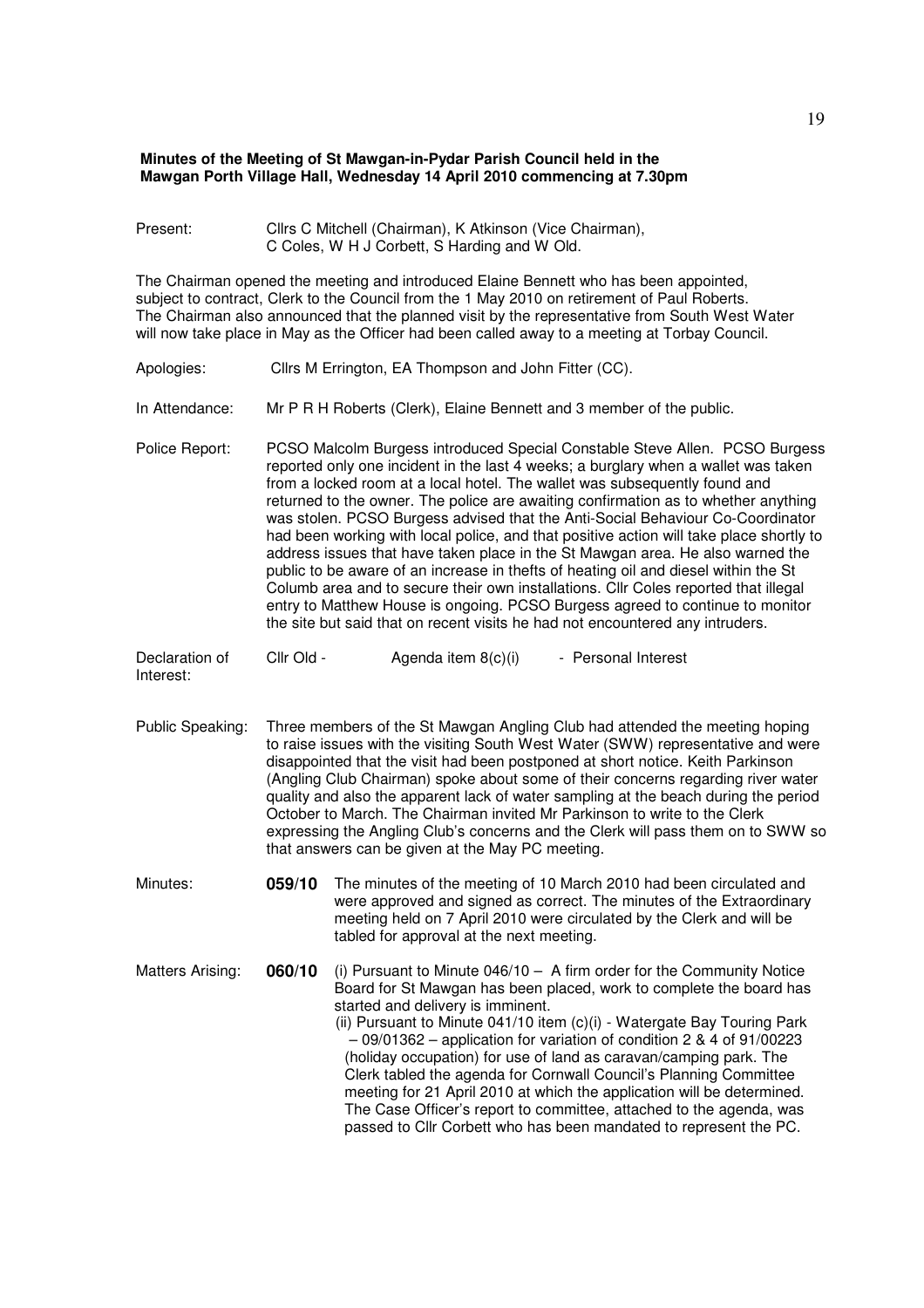Vacancies in Council: **061/10** No applications for co-option have been received for the Trenance Ward vacancy. Permission to co-opt a member for St Mawgan to replace Elizabeth Spry has been received from CC. The notice of resignation of Cllr Metcalf has been forwarded to CC and we await the formal public notification notice. .

## Planning: **062/10** (a) New Applications

(i) Dunbar-Rees – 10/00345 – Conversion of garage to bedroom with en-suite and construction of utility room. Sea Breeze, Trenance, Mawgan Porth. It was Resolved to raise no objections to this application.

(b) Advice from Cornwall Council

(i) Regularise retention and completion of demolition and construction works to existing dwelling. New Cottage, Porth Farm Cottages, Mawgan Porth. Granted

(ii) Erection of extension to house. Greenbank,St Mawgan. Granted. (iii) Proposed erection of new toilet block and septic tank. Penvose Farm, St Mawgan. Granted.

(iv) Proposed balcony extension. Craggs, Tredragon Road, Mawgan Porth. Permission refused.

(c) Other Issues

(i) Barrett – Proposed affordable dwelling on land at Trevarrian. The Clerk advised that he had informed the Barrett's agent of the PC's decision to agree in principle to the proposed affordable dwelling and that he had also confirmed the PC's decision with the Affordable Housing Team at CC. The Chairman tabled a letter from the Agent giving details of the affordable property value and how this value would be maintained in perpetuity.

(ii) Skinner – 09/01656 – construction of 5 holiday apartments – The Chairman tabled a letter from the CC Case Officer which indicated that he would be recommending approval of the application which is contrary to the PC's objection decision. The Case Officer considered that the scheme was for a lesser number of units than previously approved and covered a similar footprint. He also stated he was satisfied with the parking arrangements. It was noted that the current proposal is of greater bulk and massing and is of bigger footprint as it covers previous area set to terraces and sitting out areas. It was also noted that the car parking provision was set in an area not previously included for planning permission. Members expressed their concern over the lack consultation by the Case Officer with the PC before recommending approval. Proposed Cllr Corbett, seconded Cllr Harding, that the application is submitted to the Planning Committee on the grounds set out above. This was Resolved nem.con.

(iii) Healey – 10/00304 – non material change – fitting of UPVC windows and replace stone to brick. Housing development at Matthew House site, Carloggas, St Mawgan. It was noted that in supporting this development of 10 houses at this site the PC stipulated that they wished to see buildings of quality with a good visual aspect, as the development sits at the gateway to the conservation area and the village of St Mawgan. Proposed Cllr Corbett, seconded Cllr Harding that the stone facing be retained for this development. This was Resolved nem.con.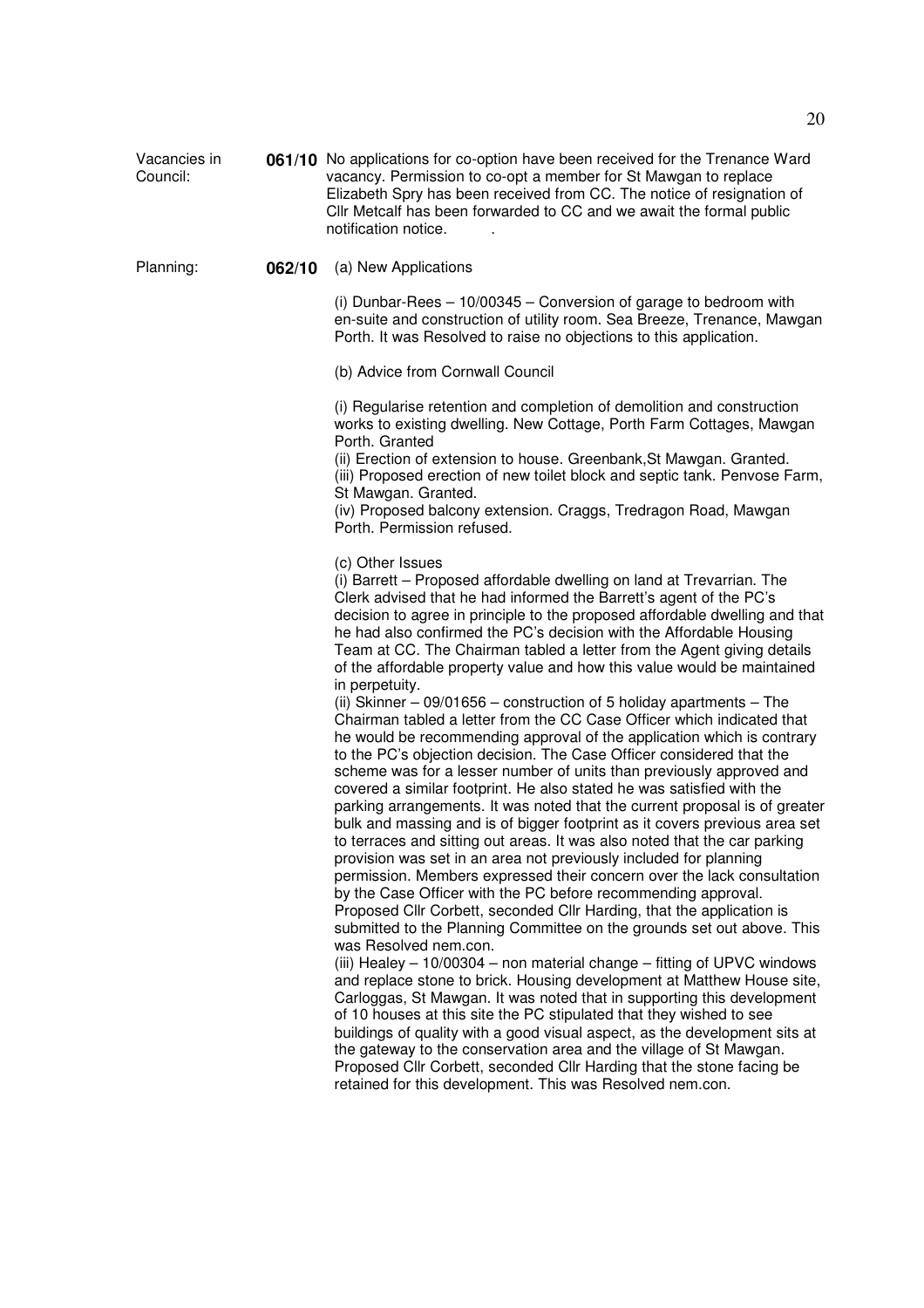| Newquay Area<br>Committee:                  | 063/10 | No action for this agenda item as both PC representatives for this<br>committee had given their apologies for absence from this meeting.                                                                                                                                                                                                                                                                                                                                                                                                                                                                                                                                                                                                                                                                                                                                                                                                                                                                                                                                                                                                                                                                                                                                                                                                                                                                                      |
|---------------------------------------------|--------|-------------------------------------------------------------------------------------------------------------------------------------------------------------------------------------------------------------------------------------------------------------------------------------------------------------------------------------------------------------------------------------------------------------------------------------------------------------------------------------------------------------------------------------------------------------------------------------------------------------------------------------------------------------------------------------------------------------------------------------------------------------------------------------------------------------------------------------------------------------------------------------------------------------------------------------------------------------------------------------------------------------------------------------------------------------------------------------------------------------------------------------------------------------------------------------------------------------------------------------------------------------------------------------------------------------------------------------------------------------------------------------------------------------------------------|
| Clerk's Job<br>vacancy:                     | 064/10 | Elaine Bennett left the Chamber at this juncture. It was noted that no<br>members of the public or press were present.<br>It was Resolved to support the Employment Panel's decision to<br>appoint Elaine Bennett as Clerk to the Council from 1 May 2010 subject<br>to a signing of the contract.<br>It was Resolved that the Chairman & Vice Chairman be mandated to<br>meet with Elaine Bennett to finalise the contract for signature.<br>Elaine Bennett returned to the Chamber to continue her observation of<br>the proceedings.<br>The Clerk left the chamber at this point. Following discussion It was<br>agreed to consider the payment of a retirement gratuity to Paul Roberts.<br>The Chairman will check the current law relating to gratuity payments.<br>The Clerk returned to the Chamber for the remainder of the meeting.                                                                                                                                                                                                                                                                                                                                                                                                                                                                                                                                                                                 |
| Mawgan Porth<br>Beach:                      | 065/10 | Cllr Old apologised for the delay in completing the repairs to the disabled<br>access. Cllr Old requested that he is given authority to employ a driver<br>with digger from Cowlings to assist in completing the work and tidying the<br>stones and shingle at the edge of the dunes. It was Resolved that<br>Cowlings be employed to carry out the work on an hourly basis under the<br>supervision of Cllr Old.                                                                                                                                                                                                                                                                                                                                                                                                                                                                                                                                                                                                                                                                                                                                                                                                                                                                                                                                                                                                             |
| Playing Field:                              | 066/10 | (i) The Clerk tabled a letter from the PTA of St Mawgan-in-Pydar CP<br>school for permission to hold the Summer Fayre on the playing field on<br>the evening of Friday 11 June 2010 with a back up date of 2 July 2010.<br>It was Resolved to grant permission; normal booking conditions to<br>apply.<br>(ii) Cllr Corbett reported that following a request from a parishioner he<br>had investigated the current drainage problems. He agreed that a<br>suggestion to place a new drain in a straight line running from the leat to<br>the river passing alongside the play area had merit and would alleviate<br>the flooding problems at the rear of the Community Hall. It was agreed<br>to draw up a plan of action over the summer months; work could be<br>carried out in September at the end of the cricket season.<br>(iii) Cllr Corbett expressed concern regarding the condition of the<br>playing field mower and requested that our Maintenance Contractor be<br>instructed to give it a full pre-season service and treat any rusting parts<br>with the appropriate paint products and that this is repeated at the end<br>of season. It was Resolved that the Clerk instruct the Contractor<br>accordingly.<br>(iv) It was Resolved that the playing field gates be given their final<br>adjustments and top coat and that Cllr Corbett makes the necessary<br>arrangements for the work to be carried out. |
| <b>Burial</b><br>Ground/Closed<br>Cemetery: | 067/10 | Burial Ground - Nothing to report.<br>(i)<br>(ii)<br>(ii) Closed Cemetery – pruning and lopping of tree branches - a request<br>for permission had been sent to the CC TPO Officer. Her decision was<br>that a planning application must be submitted for this work. It was                                                                                                                                                                                                                                                                                                                                                                                                                                                                                                                                                                                                                                                                                                                                                                                                                                                                                                                                                                                                                                                                                                                                                   |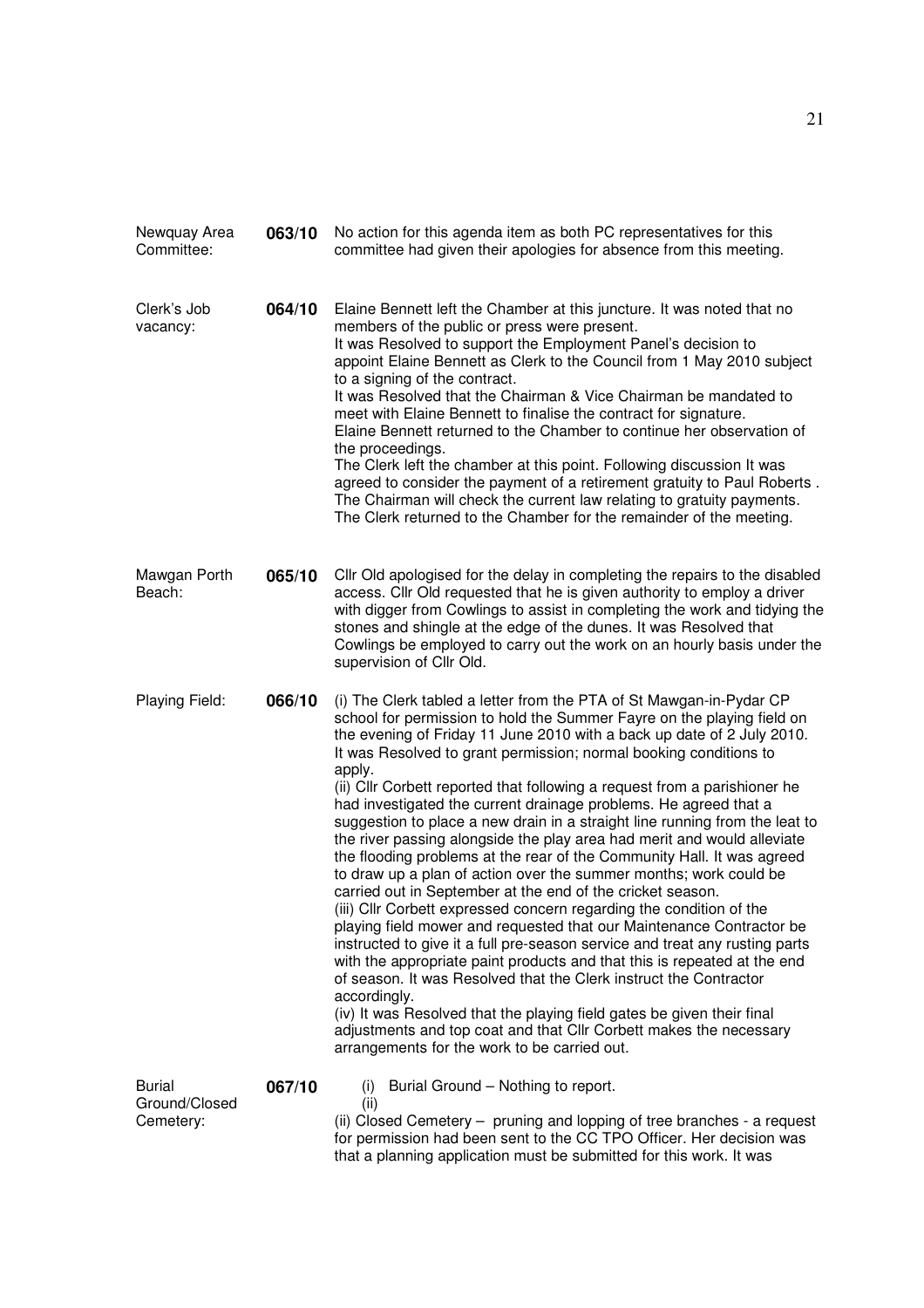|                                         |        | agreed that the Clerk liaises with the PCC and the Convent land agent<br>to complete the necessary application.                                                                                                                                                                                                      |        |  |
|-----------------------------------------|--------|----------------------------------------------------------------------------------------------------------------------------------------------------------------------------------------------------------------------------------------------------------------------------------------------------------------------|--------|--|
| Footpaths:                              | 068/10 | The Clerk tabled the official 6 month closure notice for FP13; closure<br>due to a collapsed bridge which will be repaired by CC contractors.                                                                                                                                                                        |        |  |
| Council Website:                        | 069/10 | The Chairman reported that progress is ongoing; minutes, agendas and<br>details of Councillors have been sent to the designer.                                                                                                                                                                                       |        |  |
| Appointment to<br>Committees &<br>Orgs: | 070/10 | Following the resignation of Cllr Metcalf, the Vice Chairman and Cllr<br>Corbett have continued the dialogue on the review of the committee<br>structure and the introduction of Portfolio holders. Cllr Corbett gave a<br>resume of their progress. It was agreed that the work on a new system<br>should continue. |        |  |
| Review of<br>Standing<br>Orders:        | 071/10 | It was Resolved that the Clerk purchases a copy of Parts 1 & 2 of the new<br>Model Standing Orders in order that a review of our Council's<br>approved Standing Orders can take place.                                                                                                                               |        |  |
| Other Reports:                          | 072/10 | None                                                                                                                                                                                                                                                                                                                 |        |  |
| End of Year<br>Accounts &<br>Audit:     | 073/10 | The Clerk reported that he is preparing the end of year accounts in<br>in time for the Internal Audit which will take place on 21 April 2010.                                                                                                                                                                        |        |  |
| Accounts:                               | 074/10 | It was Resolved that the accounts listed below are paid:                                                                                                                                                                                                                                                             |        |  |
|                                         |        | 1. T Michell - Maintenance Contract - March 2010                                                                                                                                                                                                                                                                     | 645.85 |  |
|                                         |        | 2. P R H Roberts - Clerk's Salary March 2010 - 470.65<br>Reimbursement for purchase of Goal Posts - 176.32                                                                                                                                                                                                           | 646.97 |  |
|                                         |        | 3. P J Richardson - Bus Shelter Caretaker 4 <sup>th</sup> Qtr                                                                                                                                                                                                                                                        | 100.00 |  |
|                                         |        | 4. HM Revenue & Customs - 4 <sup>th</sup> Qtr Tax & NI                                                                                                                                                                                                                                                               | 264.27 |  |
|                                         |        | 5. CALC - Annual Subscription 2010                                                                                                                                                                                                                                                                                   | 276.18 |  |
|                                         |        | 6. MP Village Hall - Hire March 2010                                                                                                                                                                                                                                                                                 | 18.00  |  |
|                                         |        | 7. M T Farmer - Beach Clean Easter 2010                                                                                                                                                                                                                                                                              | 89.47  |  |
|                                         |        | 8. Cornwall Council - Burial Ground Rates 2010/11                                                                                                                                                                                                                                                                    | 80.93  |  |
|                                         |        |                                                                                                                                                                                                                                                                                                                      |        |  |

| Miscellaneous<br>Correspondence: | 075/10 | Newquay Town Council – Invitation to the Mayor's Civic<br>Parade and service 6/6/10 - Noted.<br>CC - Local Council Planning Forum meeting 19/06/10. Noted.<br>CC - Road Closure Notice - Carloggas - 28 June - Noted<br>CC - Procurement contracts - Noted.<br>D & C Police Authority - Public meeting 19/04/10 - Noted<br>Cornwall Light & Power - Proposed Wind Turbines at Denzell |
|----------------------------------|--------|---------------------------------------------------------------------------------------------------------------------------------------------------------------------------------------------------------------------------------------------------------------------------------------------------------------------------------------------------------------------------------------|
|                                  |        |                                                                                                                                                                                                                                                                                                                                                                                       |